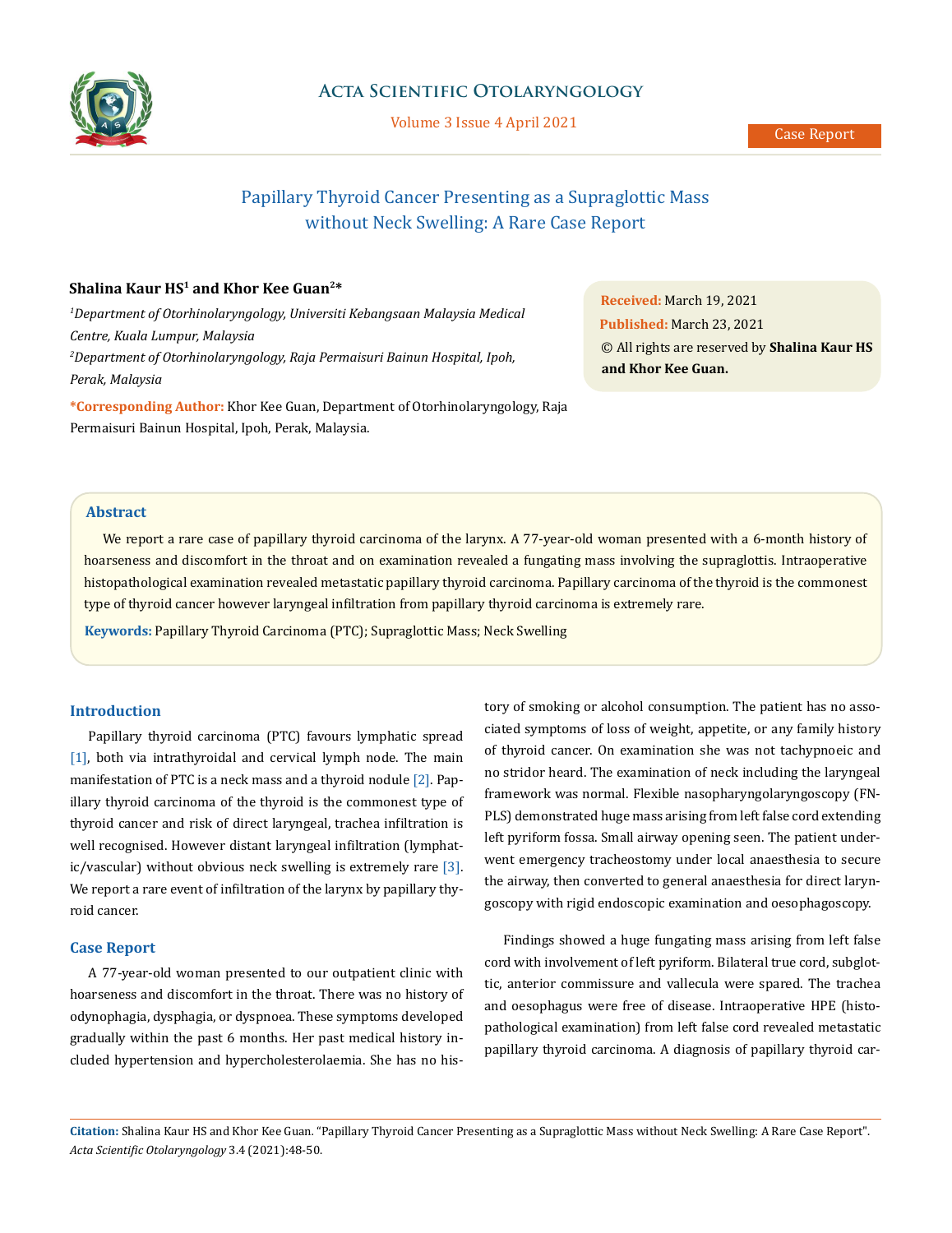cinoma of the left supraglottis was made. The subsequent thyroid function test done was normal.

A neck computed tomography scan revealed a mass measuring 2.1 cm x 2.1 cm x 3.2 cm at left laryngeal region with narrowed airway at this region. The mass is seen from the level of C4 to C7. Left vocal cord is involved with mass bulges across midline and abutting the right false cord. Mass appears continuous with the left upper pole of thyroid with sclerosis over left thyroid and cricoid cartilage. Unfortunately, detailed metastatic workup was carried out which reveal metastatic disease to lung. In view of advance disease patient was given palliative therapy.



**Figure:** Axial, coronal and sagittal view of head and neck CT imaging revealed a lesion (white arrow) at left laryngeal region from the level of C4 to C7 with narrowed airway at this region. The mass is continuous with the left upper pole of thyroid.

#### **Discussion**

PTC is the most common thyroid malignancy, representing approximately 80%. Among thyroid malignancies, papillary carcinoma has a favourable treatment outcome with a 10-year survival rate of more than 90%  $[4]$ . The median age at diagnosis was 65 years and 65% of the patients were female [5]. Approximately 5 - 10% of patients with PTC develop distant metastases [6].

Papillary tumours have a propensity to invade lymphatics but are less likely to invade blood vessels. Hematogenous spread although rare, occurs in the bone, brain, lungs, and soft tissue  $[3,7]$ . Recently there are also reported cases of PTC metastasis to the pancreas [8]. Vascular invasion and hematogenous spread are less common in papillary than in follicular carcinoma, although lung metastases may be found in 10% of patients with papillary carcinoma. Involvement of recurrent laryngeal nerve, larynx, pharynx, trachea and esophagus occurs due to direct infiltration of tumour into these structures [1]. 7 - 16% of patients reported to have extra capsular spread [8].

Although PTC frequently metastasizes to the regional lymph nodes, it generally has an excellent prognosis. PTC is known for their unpredictable behaviour There are, however, several clinicopathological and background features that predict a poor prognosis. Some of these features are older age, distant metastasis, lymph node metastasis, extra thyroid extension, tumour size, and completeness of resection. Study by Yasuhiro Ito., *et al*. [9] showed that older age (> 55 years old) was the most important prognostic factor for overall survival, indicating that PTC is generally indolent. However, the control of distant metastasis in older patients remains a future challenge in order to further improve their overall survival. PTC of ≥ 3 cm in young patients should be carefully followed, even in the absence of metastases, and these patients should undergo aggressive therapies for recurrent lesions and metastases.

The basic aim of treatment is the locoregional control of the disease by gross total removal of the tumour, followed by adjuvant radioactive iodine ablation, and external beam radiotherapy in selected cases. Preoperative evaluation of such cases for the extent of disease and formulation of the surgical resection is of utmost importance in order to achieve complete gross tumor removal [3].

In this case, the patient presented with hoarseness and throat discomfort. There were no signs and symptoms of thyroid abnormality. There was no neck node or thyroid mass palpable on clinical examination. Furthermore, our patients thyroid function test was normal. Due to her history and the appearance of tumour on FN-PLS, primary laryngeal malignancy was initially suspected. However, intraoperative HPE revealed metastatic PTC. It is extremely rare to see a metastatic papillary carcinoma tumour infiltrating into the larynx. Although locally invasive metastatic papillary carcinoma is uncommon. Unfortunately, in our patient she had poor prognostic factor due to her age and metastatic to lung. Therefore, she opted for palliative treatment.

#### **Conclusion**

In conclusion PCT is a common tumour however its extremely rare to be presented as metastasis to larynx. Diagnosis was made

**Citation:** Shalina Kaur HS and Khor Kee Guan*.* "Papillary Thyroid Cancer Presenting as a Supraglottic Mass without Neck Swelling: A Rare Case Report". *Acta Scientific Otolaryngology* 3.4 (2021):48-50.

49